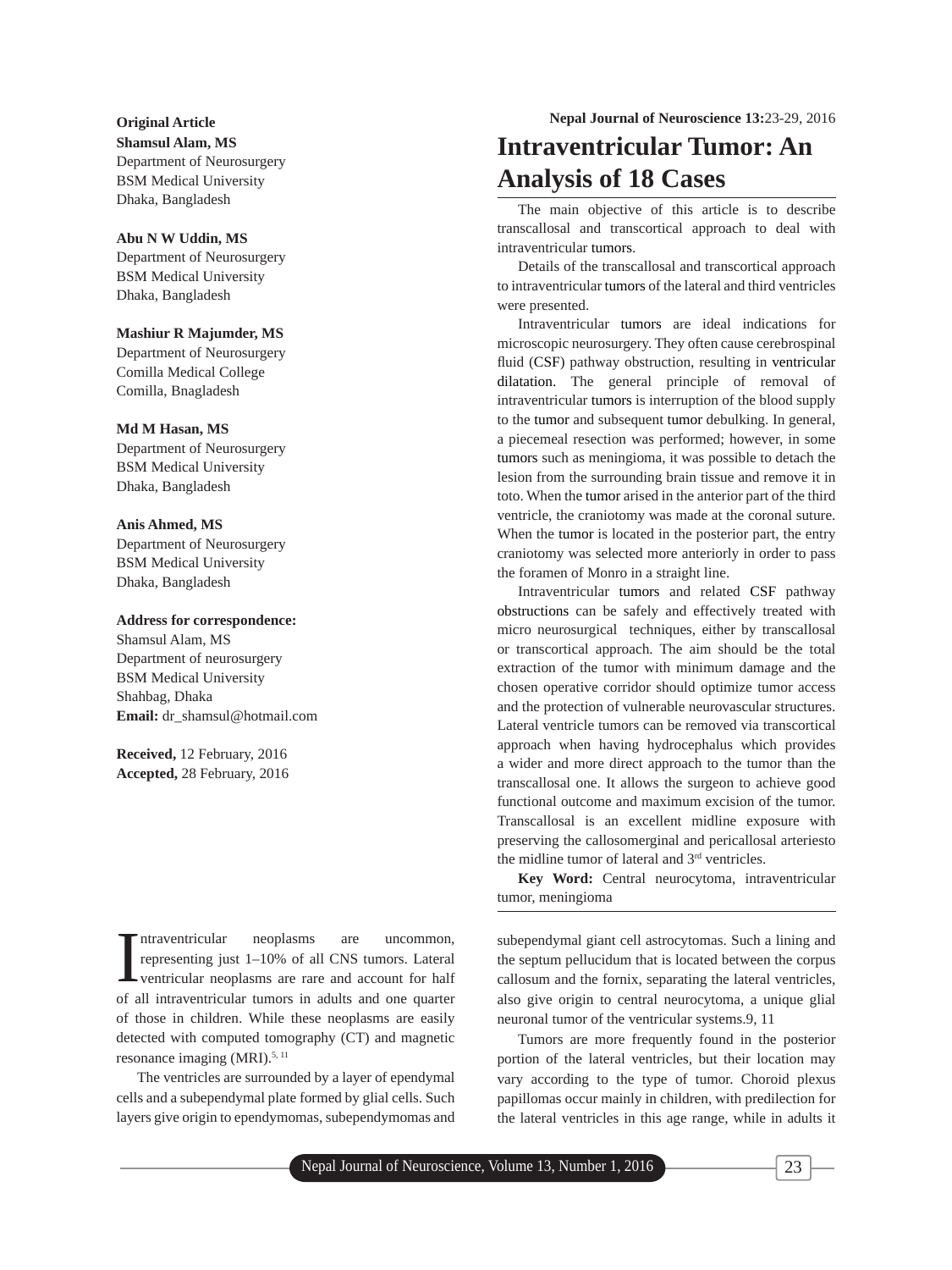# **Alam et al**

usually is more frequently found in the fourth ventricle. Ependymomas are most frequent in the posterior fossa in children, and in adults they are generally supratentorial. $9,1$ 

Tumors of the lateral ventricle can be removed via two major approaches: the transcallosal or the transcortical route. The purpose of this study is to discuss the techniques and outcomes in transcallosal and transcortical surgery of tumors located in the lateral ventricle and 3<sup>rd</sup> ventricle.<sup>1,2</sup>

The transcallosal route is preferred by some neurosurgeons for a variety of reasons. The transcallosal approach may decrease the risk of postoperative seizures and functional deficits.It is recognized that the transcallosal route to the ventricles can be safely performed to excise lesions in the ventricular body, anterior horn, atrium and 3<sup>rd</sup> ventricles.<sup>2, 3</sup>

The transcortical approach to the lateral ventricles is a simple and attractive alternative to the transcallosal approach for many deep-seated tumors. It has the advantage of simplicity.Tumors located in certain regions of the lateral ventricle, specifically the temporal horn or atrium, are often more safely and easily approached through a cortical incision. Transcortical approach provides superior working space and more flexibility in traversing the lateral ventricle.<sup>2, 3</sup>

We used either transcallosal or the transcortical routes for the excision of lateral ventricular masses. This article is based, in part, on our recent 5-year experience with excising mass lesions in the lateral ventricle and 3<sup>rd</sup> ventricle via the transcortical and transcallosal route.

#### **Relevant Surgical Anatomy**



*Figure1: Shows the normal anatomy of ventricular system.*

An appreciation of the relevant anatomy is extremely helpful when performing transcortical and transcallosal approaches to the lateral ventricles.

The lateral ventricles are paired C-shaped structures that wrap around the ipsilateral thalamus. Each ventricle is divided into five sections: anterior horn, body, temporal horn, atrium, and occipital horn. Each of these five sections has a roof, a floor, and a medial and lateral wall (Figure **1, 2)**. 4, 6

The walls of the lateral ventricles are formed by the thalamus, septum pellucidum, corpus callosum and its radiations, caudate nucleus, and the fornix. The caudate nucleus is also an almond-shaped structure that forms the lateral wall of the body, anterior lateral wall of the atrium, and roof of the temporal horn. The fornix starts as the fimbria of the hippocampi in the medial temporal horn and runs along the thalamus in the anterior wall of the atrium. After giving off commissural fibers, it continues in the inferior medial wall of the body. Finally, it forms the superior and anterior borders of the foramen of Monro.<sup>6</sup>

Although it provides limited access to tumors in the posterior trigone, temporal horn or superior frontal horn, the transcallosal approach to the lateral and third ventricles can provide maximal exposure to tumors arising body of lateral ventricle and foramen Monro. Patients harboring tumors arising in those locations are best managed by transcortical approaches. Each of these surgical options has its own set of potential complications. $6, 10$ 

The primary arteries to the choroid plexus are the anterior and posterior choroidal arteriesbranches of which provide the vascular supply to tumors in this region. Understanding the course of the arteries helps the surgeon choose an approach for each lesion and thus permits early control, when possible, of the feeding vessels.<sup>10</sup>

The anterior choroidal artery arises from the internal carotid artery, distal to the posterior communicating artery. It leaves the anterior incisural space and enters the lateral ventricle through the choroidal fissure, coursing posteriorly to lie near the lateral posterior choroidal artery. The anterior choroidal artery generally supplies the choroid plexus in the temporal horn and atrium. Because the choroidal arteries pass through the choroidal fissure, opening this fissure early will facilitate proximal control of the feeding vessels.10

The posterior choroidal arteries are grouped into lateral and medial divisions. The lateral posterior choroidal artery is comprised of one to six branches, which arise in the ambient and quadrigeminal cisterns from the PCA. These branches then pierce the ventricle and pass around the pulvinar and through the choroidal fissure at the level of the crus of the fornix to supply the choroid plexus in the posterior temporal horn, atrium, and body of the ventricles. The medial posterior choroidal arteries arise as one to three branches from the PCA in the interpeduncular and crural cisterns. These arteries circumnavigate the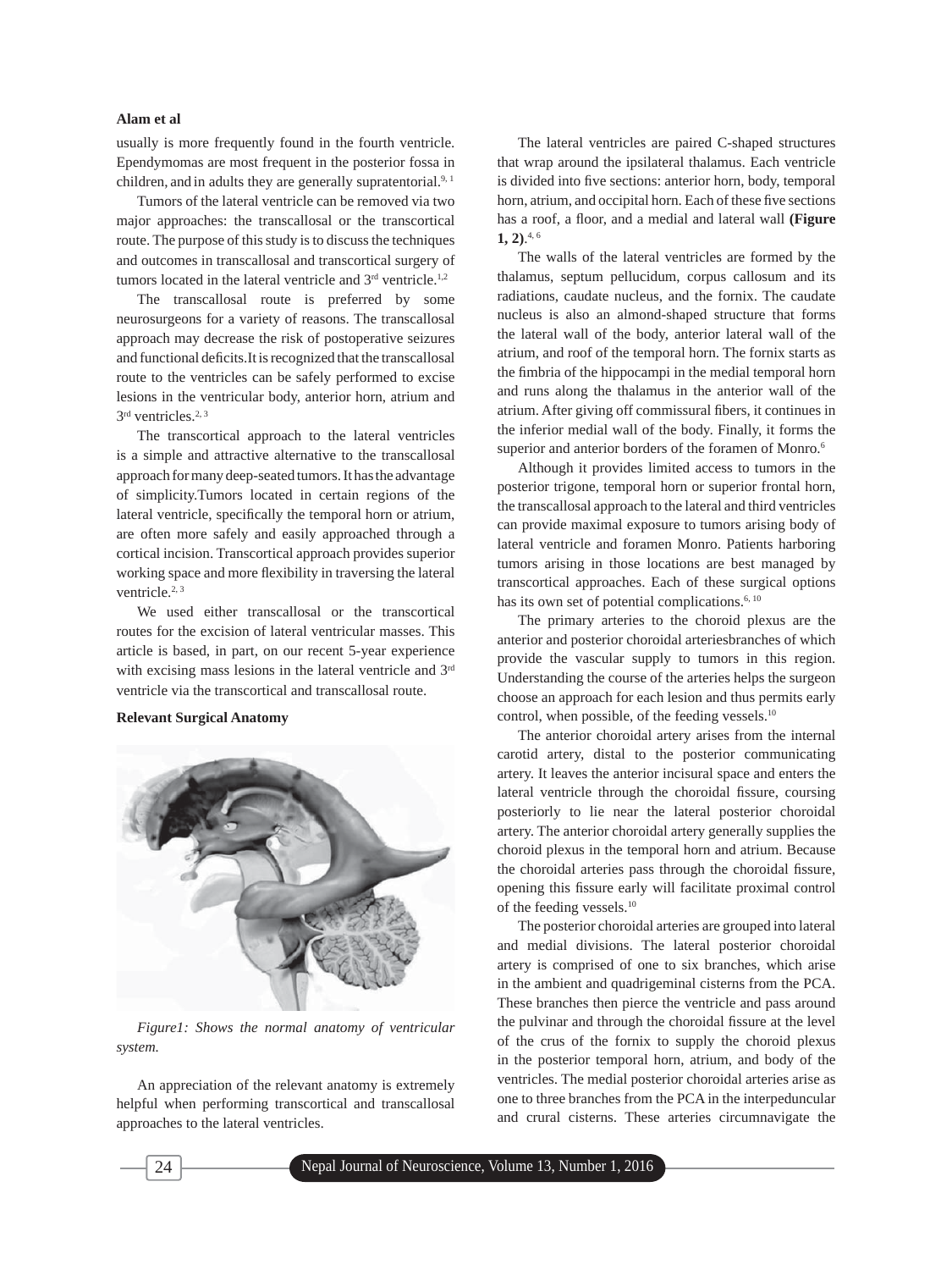## **Intraventricular Tumor**

mid-brain and move to the pineal gland to enter the roof of the third ventricle. This vessel then passes in the velum interpositum, between the thalmi, adjacent to the internal cerebral veins. The medial posterior choroidal arteries travels through the velum interpositum (tela choroidea), sending inconstant branches to the lateral ventricle through the choroidal fissure and foramen of Monro. The medial posterior choroidal artery supplies the choroid plexus in the roof of the third ventricle and sometimes the choroid plexus of the lateral ventricle.10

The veins are useful as landmarks to direct the surgeon to the foramen of Monro, especially in cases in which hydrocephalus is present. There are many important veins composing the lateral and medial groups, but perhaps the best known for surgical and angiographic orientation is the thalamostriate vein. The thalamostriate vein courses from the lateral wall of the body of the ventricle through the sulcus between the caudate and thalamus toward the foramen of Monro, where it forms the venous angle with an acute posterior turn to empty into the internal cerebral veins. The veins, which drain the frontal horn and usually anterior lateral ventricle, drain into the internal cerebral vein as it travels in the roof of the third ventricle within the velum interpositum. The veins in the temporal horn drain into the basal vein of Rosenthal (basal vein) as it passes

through the ambient cistern. Veins from the atrium and occipital horn drain into the basal internal cerebral veins as well as the vein of Galen.7, 10

There are several options for accessing the third ventricle via the transcallosal approach. The foramen of Monro provides access to the anterior third ventricle; however, lesions in the middle and posterior third ventricle require an alternative exposure. An expanded foramen does not routinely need to be enlarged by sacrifice of a fornix. If a lesion located within the third ventricle can be decompressed and delivered into the foramen, then this is the most appropriate use of this approach.7

A common approach to the middle and posterior third ventricle is through the choroidal fissure into the velum interpositum. This space is defined laterally by the insertion of the choroid plexus, superiorly by the fornix, and inferiorly by the dorsomedial thalamus. The choroid plexus can be removed along its insertion in the choroidal fissure.<sup>7</sup>

The fornix is then gently elevated along with the internal cerebral vein, which opens the velum interpositum. The tumor is decompressed into the area of exposure and mobilized away from the ependymal surface of the ventricle.<sup>7</sup>



*Figure 2: Picture of transcallosal approach.*

# **Materials and Methods**

An experience with 18 consecutive lateral and 3<sup>rd</sup>ventricular tumors resected via the transcortical and transcallosal route, over a 5-year period, was presented. The risks, complications, and outcomes of this surgical series, as well as those reported in the literature, we discussed.

Following tumor resection by piecemeal fashion, it is important to ensure complete hemostasis. To prevent delayed ventricular obstruction, care is taken to irrigate blood that may have pooled in the lateral and third ventricles. The ventricles are filled with warm saline at the end of the surgery, to remove air that may have become trapped. A ventricular catheter is left in the lateral ventricle for approximately 96 hours postoperatively to monitor intracranial pressure and to demonstrate that the ventricular system is patent. It is routine to obtain a CT scan on the 1st postoperative day to evaluate the extent of the tumor resection and to check for obstruction. The catheter can be removed at the bedside prior to mobilization of the patient to word or before discharge.

#### **Symptomatology**

The most common symptoms and signs of intraventricular tumor were intracranial hypertension, hydrocephalus and hemiparesis. Hydrocephalus are common for those tumor were located at the foramen of Monro. Parinaud syndrome and diabetes insipidus are common when patients harboring a third ventricle tumor.

### **Results**

We did 18 cases of IV tumor. Among them 10 were male and 8 were female **(Table 1)**.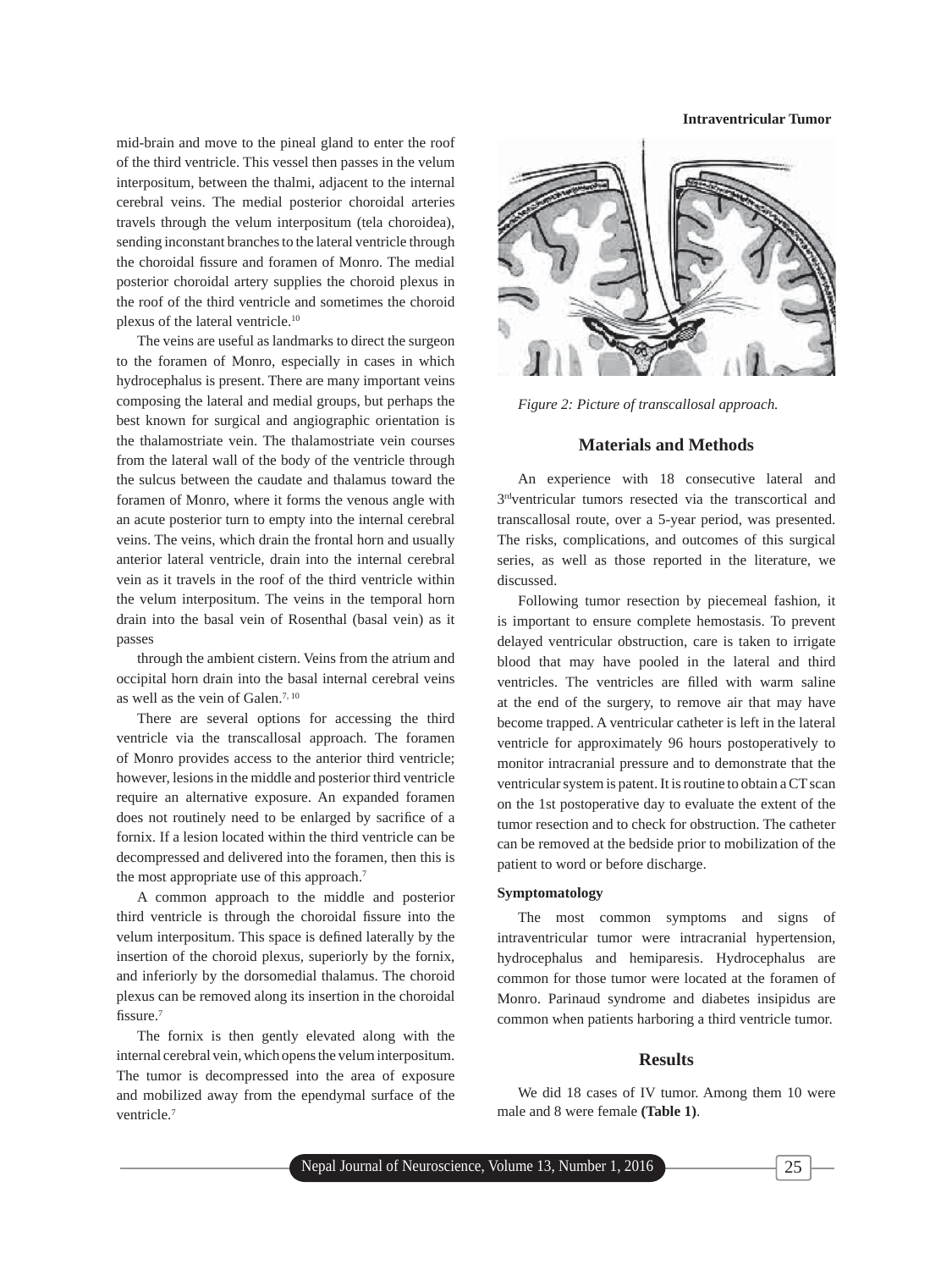### **Alam et al**

| <b>Sex</b>   | <b>No. of Patient</b> | <b>Percentage</b> |
|--------------|-----------------------|-------------------|
| Male         | 10                    | 55.55%            |
| Female       |                       | 45.45%            |
| <b>Total</b> | 18                    | 100%              |

#### *Table 1: Shows the Sex of patients*

Ages varies from 10-65 years. Mean age was 33 years **(Table 2)**.

| Ages            | <b>No. of Patient</b> | Percentage |
|-----------------|-----------------------|------------|
| >10             |                       | 5.56%      |
| $10 - 20$       | 2                     | 11.11%     |
| $21 - 30$       | 4                     | 22.22%     |
| $31 - 40$       | 7                     | 38.88%     |
| $41 - 50$       |                       | 5.56%      |
| 51-60           | 2                     | 11.11%     |
| <60             |                       | 5.56%      |
| <b>Total</b>    | 18                    | 100%       |
| <b>Mean Age</b> | 33 Years              |            |

*Table 2: Shows the age of patients*

Most of the tumor well located in the body of lateral ventricle. Only 3 cases were anterior 3rd ventricular tumor **(Table 3)**

| <b>Location</b>                  | No.   | of Percentage |
|----------------------------------|-------|---------------|
|                                  | cases |               |
| Body of Lateral ventricular      | 9     | 50.00 %       |
| Trigone of Lateral Ventricle   3 |       | 16.66 %       |
| Foramen monro                    | 3     | 16.66 %       |
| 3rd Ventricle                    |       | 16.66 %       |
| <b>Total</b>                     | 18    | $100\%$       |

*Table 3: Location of Tumor*

The transcallosal (44.44%) or transcortical (55.56%) approach was used depending upon the ventricular dilatation, tumor location and proximity of the tumor in relation to approach **(Table 4)**.

| Name of approach   No |       | of Percentage |
|-----------------------|-------|---------------|
|                       | cases |               |
| Transcortical         | 10    | 55.56 %       |
| Transcallosal         | 8     | 44.44 %       |
| Total                 | 18    | $100\%$       |

# *Table 4: Table of Approach*

Gross total removal was done in 13 (72.23%) cases, subtotal in 3 (16.67%) cases, near total in one case (5.55%) and partial removal was done in one case (5.55%) (**Table 5)**.

| Extent of Tumor   No. of Patient<br><b>Removal</b> |    | Percentage |
|----------------------------------------------------|----|------------|
| <b>Gross Total</b>                                 | 13 | 72.23%     |
| Sub Total                                          |    | 16.67%     |
| Near Total                                         |    | 5.55%      |
| Partial                                            |    | 5.55%      |
| <b>Total</b>                                       | 18 | 100%       |

#### *Table 5: Shows the Extent of Tumor Removal*

At surgery, three neurocytomas appeared as originating from the septum pellucidum and another appeared as arising from the head of the caudate nucleus. Three cases of meningioma arised from choroid plexus. All three ependymomas appeared as originating from the septum pellucidum and one SEGA from the head of the caudate nucleus. Two cases of pilocytic astrocytoma arised from thalamus **(Table 6)**.

| <b>Histopathology</b>                   | No.<br><b>Patient</b> | of Percentage |
|-----------------------------------------|-----------------------|---------------|
| Neurocytoma                             | 4                     | 22.23%        |
| Meningioma                              | 3                     | 16.68%        |
| Lateral<br>Ventricular<br>Ependimoma    | 3                     | 16.68%        |
| Pilocytic astrocytoma                   | 1                     | 5.55 %        |
| Epidermoid                              | 1                     | 5.55%         |
| Subependymal Giant Cell<br>astrocytoma  | 1                     | 5.55%         |
| Thirdventricular<br>tumor<br>Ependimoma | 1                     | 5.55%         |
| Thalamic glioma                         | $\overline{c}$        | 11.11%        |
| Choroid plexus papilloma                | 1                     | 5.55%         |
| Adenomas carcinoma Cyst                 | 1                     | 5.55%         |
| Total                                   | 18                    | 100%          |

#### *Table 6: Shows the Histopathology*

Radiation therapy was given to a patients who hadadenoid carcinoma cyst, of lateral ventricle which was recur one year after surgery.

Seizure following surgery occurred in 2 cases (28.57%). Meningitis was developed in 3 cases (42.85% ) which was improved by injection Meropenum. VP Shunt was done by 2 cases (28.57% ) **(Table 7).**

| Name of complication | No of cases | <b>Percentage</b> |
|----------------------|-------------|-------------------|
| Meningitis           |             | 42.85 %           |
| <b>VP Shunt</b>      |             | 28.57 %           |
| Seizure              |             | 28.57 %           |
| <b>Total</b>         |             | $100\%$           |

*Table 7: Table of Complication*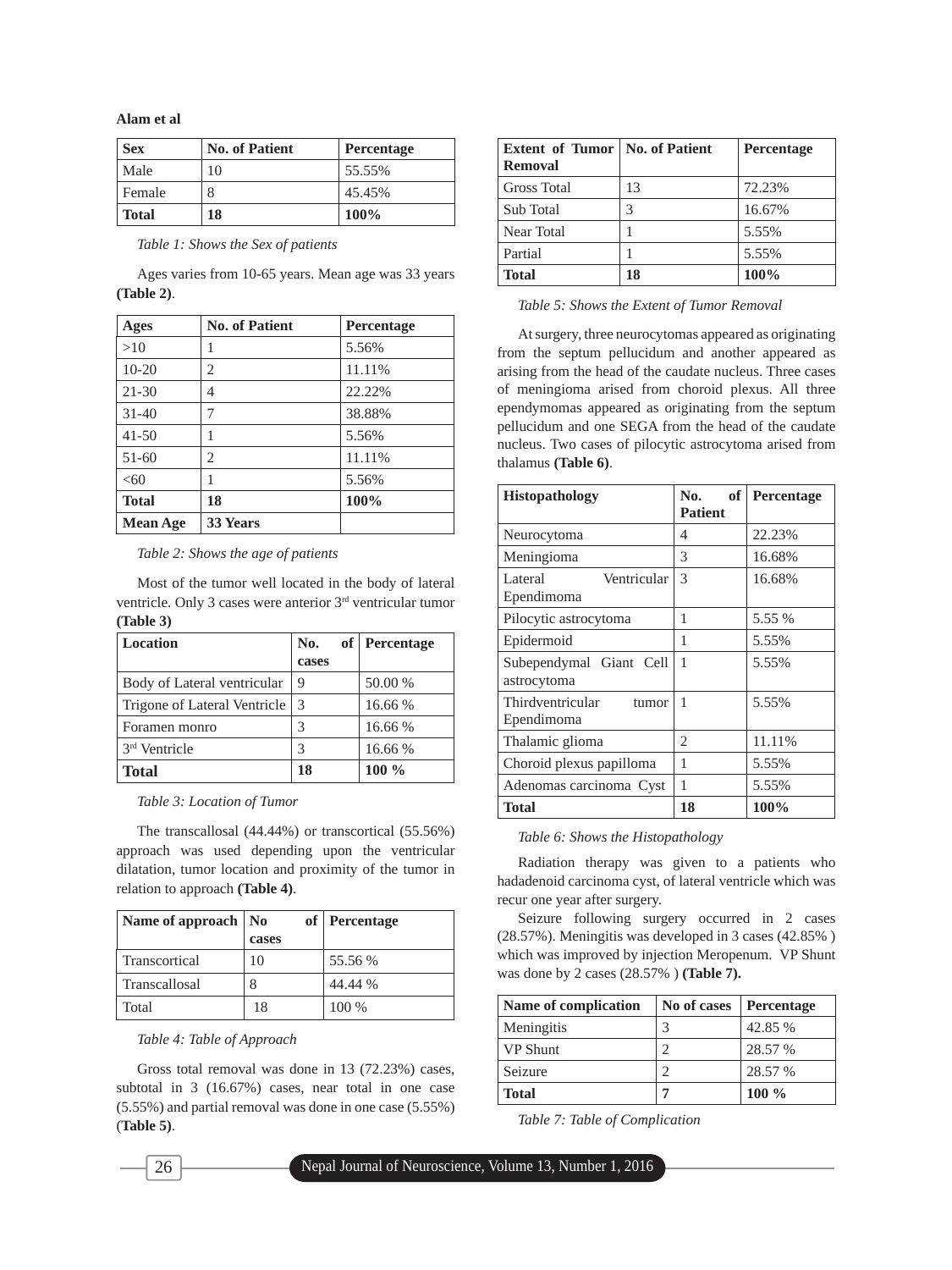#### **Intraventricular Tumor**

| <b>Functional outcome</b> | No of cases    | Percentage    |
|---------------------------|----------------|---------------|
| Good Recovery             | 14             | 77.78 %       |
| Moderate Disability       | $\overline{2}$ | 11.12 %       |
| Severe disability         | 1              | 5.55 %        |
| Vegetative                | 1              | 5.55 %        |
| Death                     | 0              | $\mathcal{L}$ |
| <b>Total</b>              | 18             | 100 %         |

One year after surgery, 77.78% of patients had good functional outcome **(Table 8)**.

*Table 8: Table of Glasgow outcome following surgery* 

# **Discussion**

 The incidence of cortical incision-related postoperative epilepsy is hard to determine because there are many factors that can contribute to a seizure disorder, including the tumor histological type, presence of preoperative seizures, presence of residual tumor, subdural hygroma, and electrolyte imbalance. Any patient who undergoes a craniotomy or has his/her cortex broached is at risk for postoperative seizures. Rates of postoperative seizures have been noted to be as low as 19% in a recent study and as high as 75% in a study reported in the pre-microsurgical age. It is difficult to isolate surgical technique accurately in the various studies and arrive at an incidence of transcortical

incision-induced postoperative epilepsy.4 In our recent series at 1-year follow up, we found an incidence of 22.22% of persistent postoperative epilepsy that required medication.



*Figure 3: Preoperative picture of 3rd ventricular ependyonoma*



*Figure 4: Postoperative picture of 3rd ventricular ependyonoma done by transcallosal Approach*



*Figure 5: Preoperative picture of Pilocytic astrocytoma*



*Figure 6: Postoperative picture of Pilocytic astrocytoma done by transcallosal approach*

Postoperative neurological deficits include hemiparesis and language deficits. A mild to moderate hemiparesis is not uncommon when a large trigone or ventricle body tumor is excised via a middle fossa transcortical approach. Most weakness is presumably the result of retraction pressure and will resolve; however, the incidence of permanent motor loss has been reported to be as high as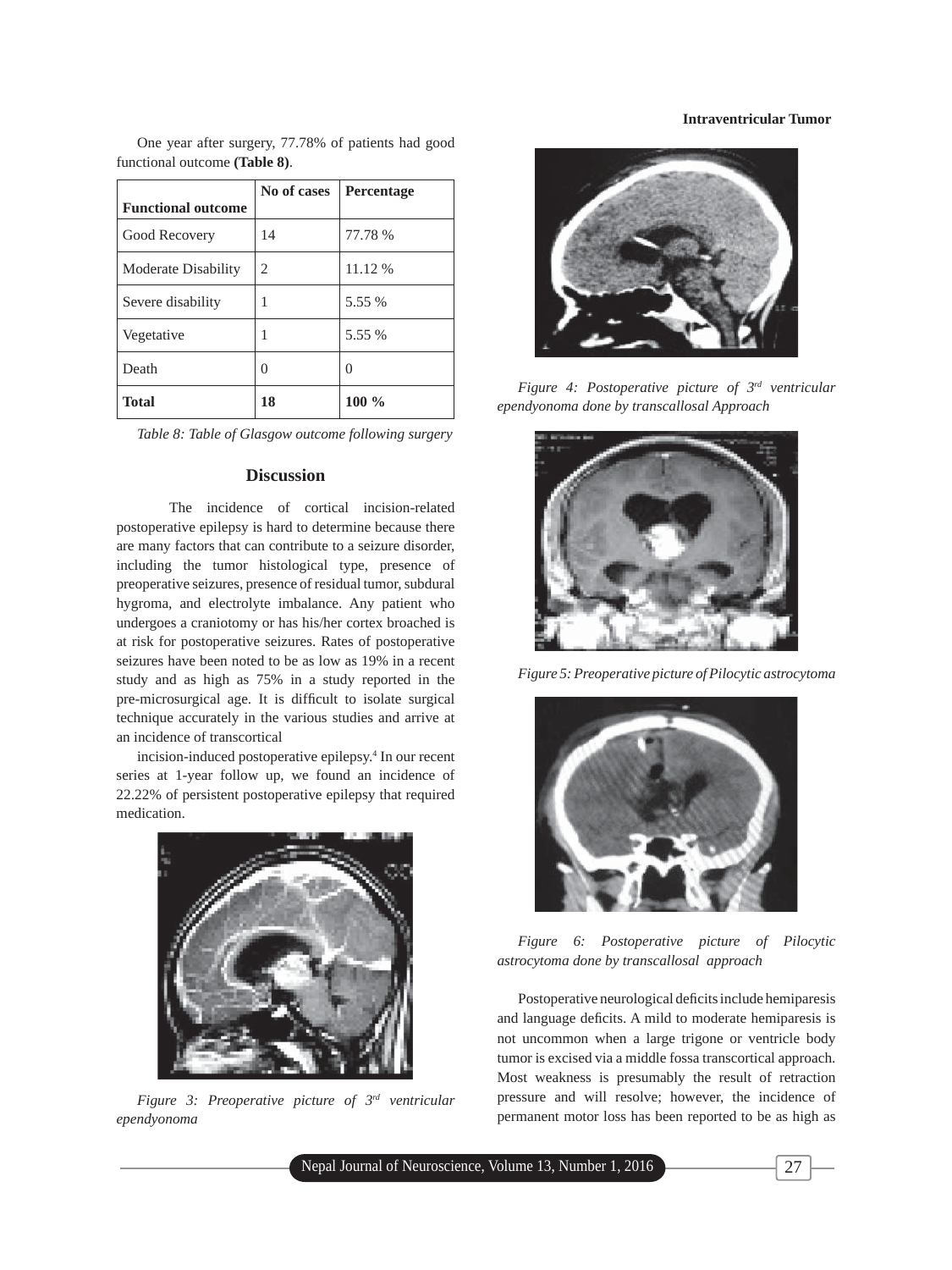# **Alam et al**

 $30\%$  in some series.<sup>13</sup> However we have found 11.11% hemiparesis in all 18 cases.

Cognitive deficits and personality disorders are much more difficult to quantitate, especially if preoperative neuropsychological studies are not conducted. It is wise to leave tumor, especially if it is attached to critical structures such as the basal ganglia or fornices, and particularly if the lesions is benign.<sup>13</sup>

Subdural hygroma formation is a well-recognized problem, especially in patients in whom an enormous tumor is associated with ventriculomegally. This is especially true in pediatric series in which large choroid plexus neoplasms and hydrocephalus are treated. The cortical surface may fall or pull away from the dura and create a hematoma or hygroma, which may eventually require the placement of a shunt. In their 1989 series of transcortical approaches to intra- and periventricular tumors in 38 patients, Tanaka, et al found that persistent subdural fluid accumulations developed in 24% of the patients; 11% required surgical treatment. Patients with preoperative hydrocephalus and those who underwent a transfrontal approach were at greatest risk. Filling the ventricles with sterile saline or lactated Ringer solution before the completion of the surgery and leaving both subdural and intraventricular catheters in place may reduce the incidence of hygroma and hydrocephalus.<sup>13</sup>

Postoperative ventriculomegally is common complication.The number of patients requiring a shunt will vary based on different factors. Approximately 10 to 50% of patients will ultimately require CSF diversion. We did 2 VP shunt (28.57 %) out of 18 cases in our series.

All patients may suffer some form of meningeal irritation caused by the presence of blood products in the CSF. This type of chemical meningitis can be treated by administering analgesic agents and a tapered course of steroid medication<sup>13</sup>. In our series we report rates of infection is 3 cases. We have 3 cases (42.85 %) of pyogenic meningitis which was controlled by injection Meropenum.

Prior to the advent of microsurgery techniques, the mortality and morbidity rates were higher than those of the present day. In early studies the some authors reported mortality rates as high as 75%, mostly because result of intraoperative hemorrhage or cerebral edema.In the more modern series the authors have recorded mortality rates far lower than 10%. The deaths in the microsurgical era are usually secondary to catastrophic postoperative hemorrhage or pulmonary emboli. In our current study we had only one mortality due to intraventricular massive hemorrhage.<sup>12</sup>

As a general principle, the number of veins sacrificed during a transcortical approach should be kept to a

minimum. Sacrifice of both deep and superficial veins can cause inconstant deficits, which have been reported as severe by some surgeons. This is a controversial neurosurgical issue. The variation in outcome may be the result of differences in individual anatomy. Dandy claimed that one internal cerebral vein can be sacrificed without effect, and, occasionally, even the great vein of Galen has been ligated without causing death. Other surgeons have found this observation to be incorrect. We made every effort to avoid sacrificing any vein unless it clearly compromises access to the ventricular mass. In our experience onecortical cerebral vein was injured which leads to hemorrhagic transformation of venous infarcts.

All patients was monitored in post-operative setting for at least 24 hours and should undergo non-contrast CT scanning within 72 hours to assess ventricular size and tumor residual **(Figure 4)**. Repeating the neuroimaging study in a week is useful for assessing the presence of extra cerebral fluid collections. It is useful to remove the external catheters/drains as soon as possible and to mobilize the patient. Patients with persistent ventriculomegaly or subdural hygroma are monitored longer and receive antibiotic therapy for as long as a drain is in place. Adequate levels of anticonvulsant agents are monitored at regular intervals and electrolyte imbalance is aggressively treated.<sup>12, 14</sup>

The transcortical technique makes it possible to resect lesions in each of the five regions of the lateral ventricle. It provides superior microsurgical working space and flexibility for maneuvering within the lateral ventricle. The key to a successful transcortical approach is an understanding of the functional anatomy of eloquent cortex to be broached, the location of the lesion, and its vascular supply. A clear understanding of the advantages and limitations of the transcortical approach makes performing this procedure for resection of large lesions in the ventricle both safe and effective. The majority of the patients in this series (77.78 %) had a good outcome, returning to baseline functional status and suffering minimal morbidity. In the microsurgical era, transcortical surgery-related postoperative morbidity and outcome are dependent more on tumor histological type and site of origin than on approach.<sup>14</sup>

The transcallosal approach to the lateral and third ventricle lesions offers an important surgical option **(Figure 3-6)**. There are several advantages to this approach over the transcortical route. With appropriate brain relaxation and minimal retraction, the surgeon can reduce the risk of brain injury. Care to preserve medial draining veins prevents venous infarction. Partial sectioning of the callosum leads to minimal long-term consequences unless additional brain injury is induced. Because this approach is